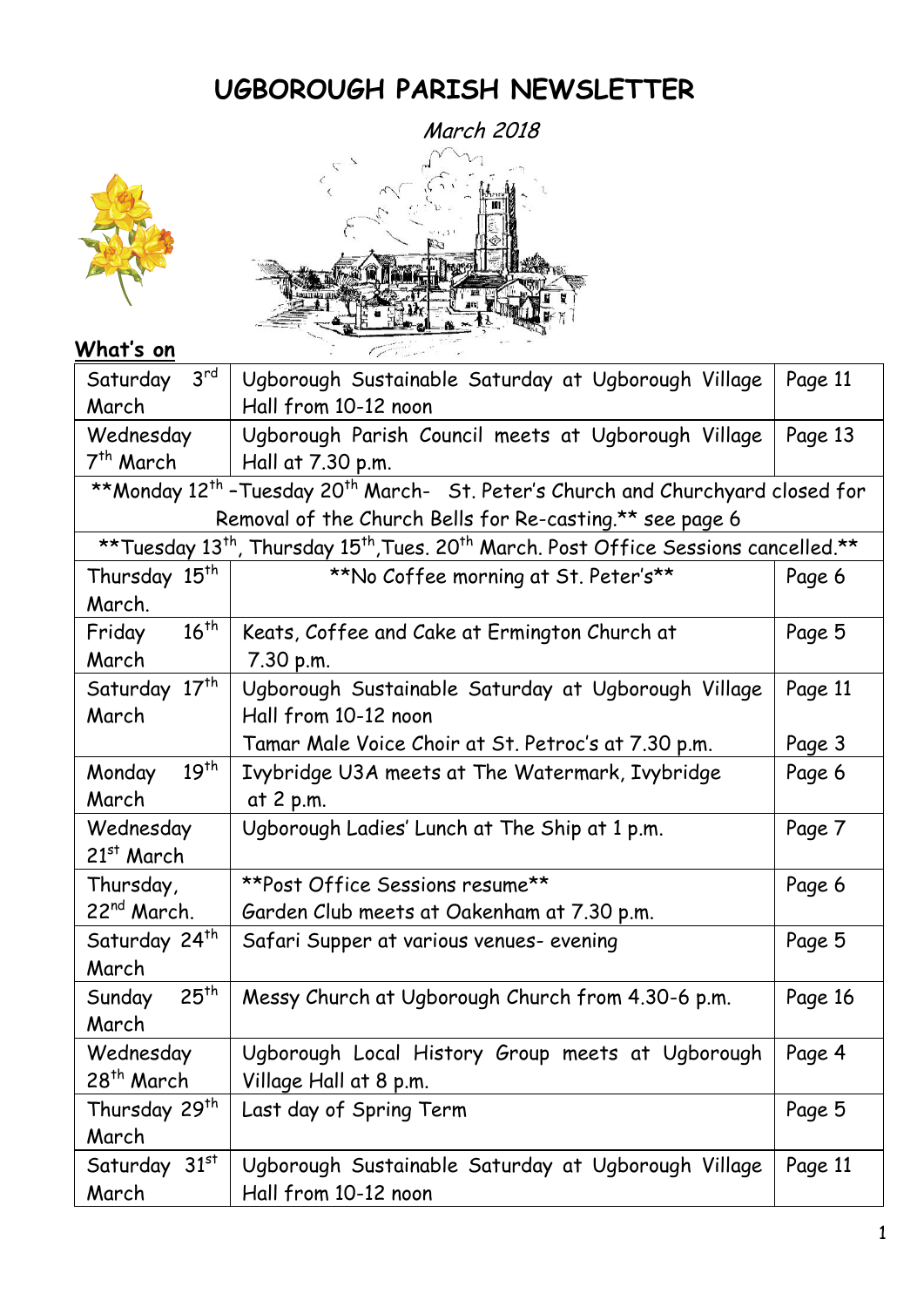Details of services at Bittaford Methodist Church are on Page 13 Details of services at St. Peter's Church, Ugborough are on Page 15

Now at last there are signs of Spring and our newly trimmed hedgerows are full of wild flowers. But have you noticed as you walk our quiet lanes that there are also less welcome items visible? As we walked the other day, we picked up and brought home empty Pinot Grigio, Lucazade and Evian water bottles.

Can you help to keep Ugborough beautiful by also clearing up the ugly waste that thoughtless people have discarded?

### **Ugborough Neighbourhood Development Plan** -George Beable

Here is the latest, and good, news on the progress of our Neighbourhood Development Plan.

Following the SHDC Regulation 16 consultation in September 2017, the Ugborough Neighbourhood Development Plan was submitted to South Hams District Council in October 2017 for them to forward to the examiner.

South Hams have now received the examiner's report and it says **' I find that the Ugborough Neighbourhood Development Plan can, subject to the recommended modifications, proceed to Referendum'**.

The Plan is now in the process of being amended by SHDC to include the recommended modifications in the examiner's report and they will then be organizing a referendum at which time you will be invited to vote on whether you approve the Plan or not.

We will post further information in the Newsletter and on our website as soon as we hear from South Hams. It is anticipated that there will be a meeting in the Ugborough Village Hall to publicise the UNDP prior to holding the referendum.

We hope to see you there! George Beable, Ugborough Parish Council Chairman

# **Garden Club** Anne Holway



The Snowdrop Walk at Fowlescombe was blessed by beautiful sunshine on the driest day for weeks and fifteen of us were welcomed back by Barbara to enjoy delicious cake and hot tea. A memorable start to the New Year! On Thursday March 22<sup>nd</sup> our quest will be Andy Breare of BBC Spotlight and Radio Devon fame who will tell us how he became an allotment fanatic. Do come along if

you have an allotment or would be interested in having one.

We will meet at Oakenham, opposite Hillhead Farm, by kind invitation of Shelley and Richard Hutcheon. We will start at 7:30 p.m., there will be refreshments and non-members are welcome to join us for just £3.00 each. Please phone Anne on 01752 941872 if you would like to join us.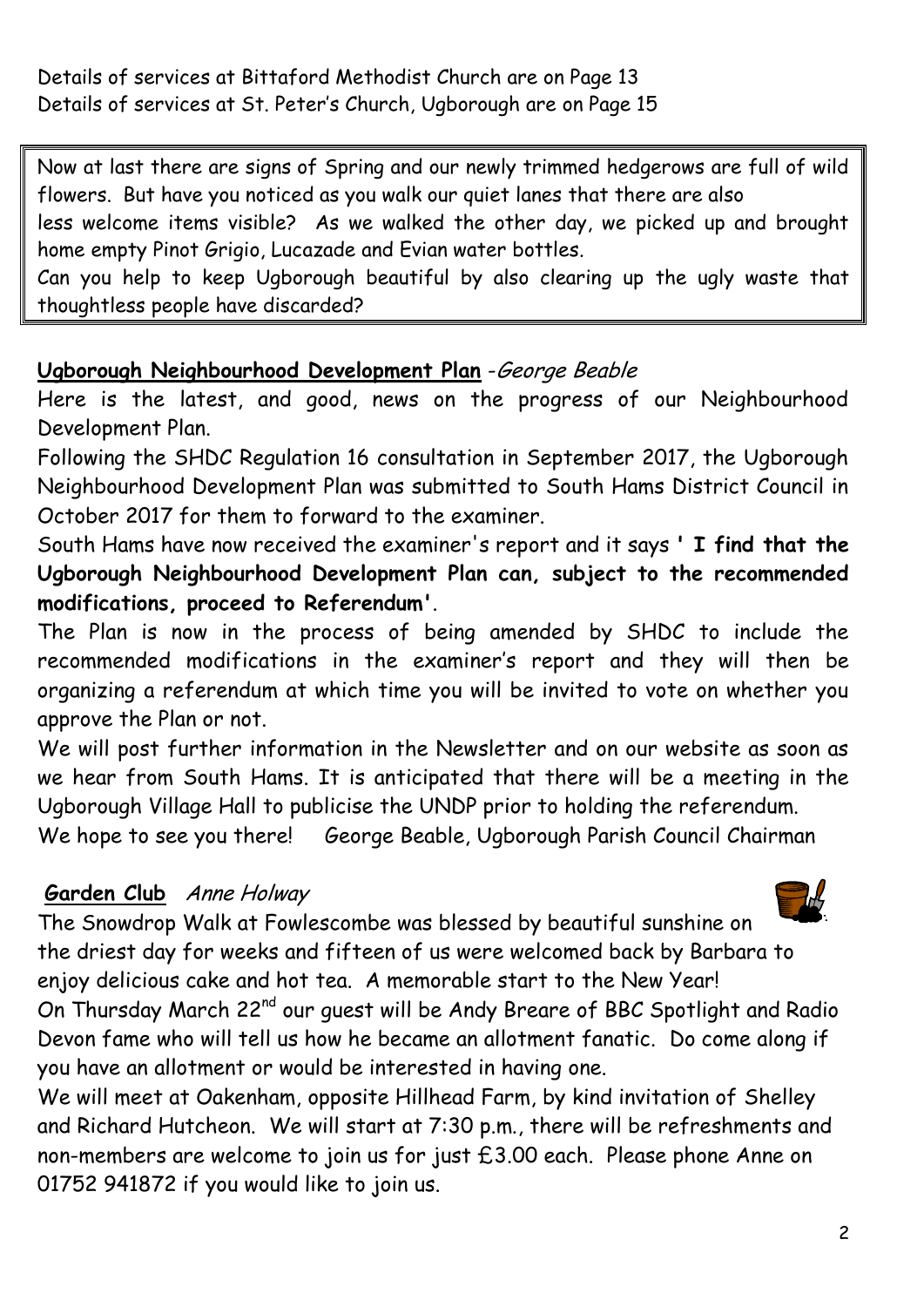# **Coffee Drop-In Centre**

\*\*\*From Monday 12<sup>th</sup> March to Tuesday 20<sup>th</sup> March \*\*\*

St. Peter's Church and Churchyard will be closed for the Removal of the Church Bells for Re-casting.

This will affect the Post Office and Coffee mornings.

There will be no Post Office on the following dates-

Tuesday  $13^{th}$ , Thursday  $15^{th}$  and Tuesday  $20^{th}$  March.

There will be no Coffee morning on Thursday  $15<sup>th</sup>$  March.

**All back to normal on Thursday 22nd March, Coffee Drop in 10.30 a.m.-Noon Post office available 10 a.m.–12 noon**

Meet up with friends and neighbours again over coffee, tea, cake & biscuits. Everyone welcome.

Tamar Male Voice Choir in concert with Launceston Male Voice Choir at St. Petroc's Church South Brent on Saturday 17<sup>th</sup> March at 7.30 p.m. Tickets £7.50 Available from ARTWORKS SOUTH BRENT or Jeremy Wells Tel. 01364 72180, or at the door. Supporting Children's Hospice South West and St. Petroc's Church Funds

# **Mary's Coffee Morning** Shelley Hutcheon

I have decided to have a year off the coffee morning. I double booked myself with a Farming and Wildlife Advisory Group meeting here at the house which I do the catering for. We will aim to run the Victorian Christmas Fair here as the roof is hopefully getting replaced this summer!!

I hope you all don't mind and will enjoy the first Wednesday in March looking at the daffodils and enjoying a cup of tea in memory of my granny in your own home!!

**Ceremonial flying of the Flag.**  The flag will be flown on the following occasions-**March 10th** Birthday of the Earl of Wessex **March 12th** Commonwealth Day



Congratulations to all at Ugborough Dramatic Society for the brilliant pantomime-Aladdin. What a slick and professional production and a huge amount of talent! Thanks for all your hard work.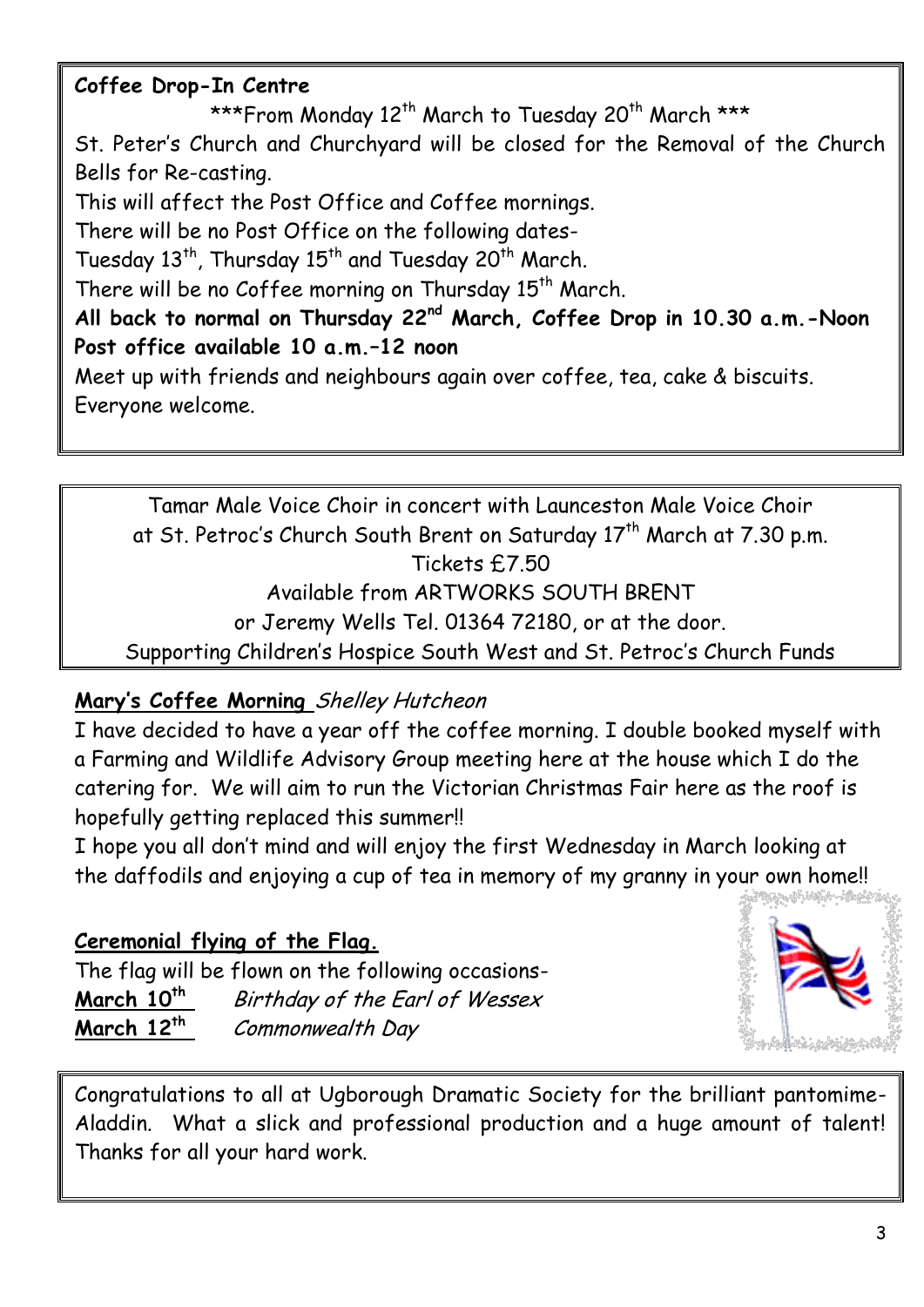**Ugborough and Bittaford Pre- School**-(incorporating breakfast club and after school club) Charity Number 1043499- Faith Matthews Open 8 a.m.-6 p.m. Monday – Friday during term time in Ugborough Village Hall Baby and Toddler Group (drop-in) – Monday 10 -11.30 a.m. Contact 07763215455

### **admin@ugboroughandbittafordpre-school.org.uk**

The children had an exciting time at Big School whilst relocating from the Village Hall during Panto Week. There, they got the chance to see many old friends (now settled in Hillhead Class) and learn about the school's new Phonics scheme from Mrs Crudge. The children were also visited by Drama Practitioner Sarah Farrow-Jones who led a story based session exploring animals from Jungle Book.

Recently the children have been focussing on Physical Development, exploring small motor skills, threading beads, using tools such as scissors and cutlery, and construction activities. This also provides a chance to develop self-help skills, such as putting coats and socks on.

After half-term we held a 'Stay and Play Fortnight' where we welcomed parents/carers to spend half an hour chatting with their child's Key Worker about their child's progress, and offered the chance for them to play alongside them too.

Now we are in the latter half of the Spring term we are starting weekly focus activities for the oldest children on a Wednesday morning. This provides a gentle way to help the children focus and is especially useful in the run up to school, for those children who are starting this September. We are also looking forward to our weekly Forest School sessions now things are starting to thaw out!

We are delighted to be an approved setting for the Government's 30 free hours of childcare. This can be used throughout our opening hours, i.e. Breakfast and After School Club too, so please contact us for more information.

# **Ugborough Local History Group-** Merryl Docker

"Brixham and Mayflower 2" is the subject of our next talk on Wednesday March 28<sup>th</sup> at 8 p.m. in Ugborough Village Hall by our dear friend the Lighthouse Keeper, Gordon Partridge. Gordon has given many talks to us, he is always lively and entertaining with many a good yarn to be told. His family are Brixham sea farers going back many generations so this is bound to be an excellent evening in his company. Do join us. Members free of charge, non-members very welcome £4 on the door. We look forward to seeing you.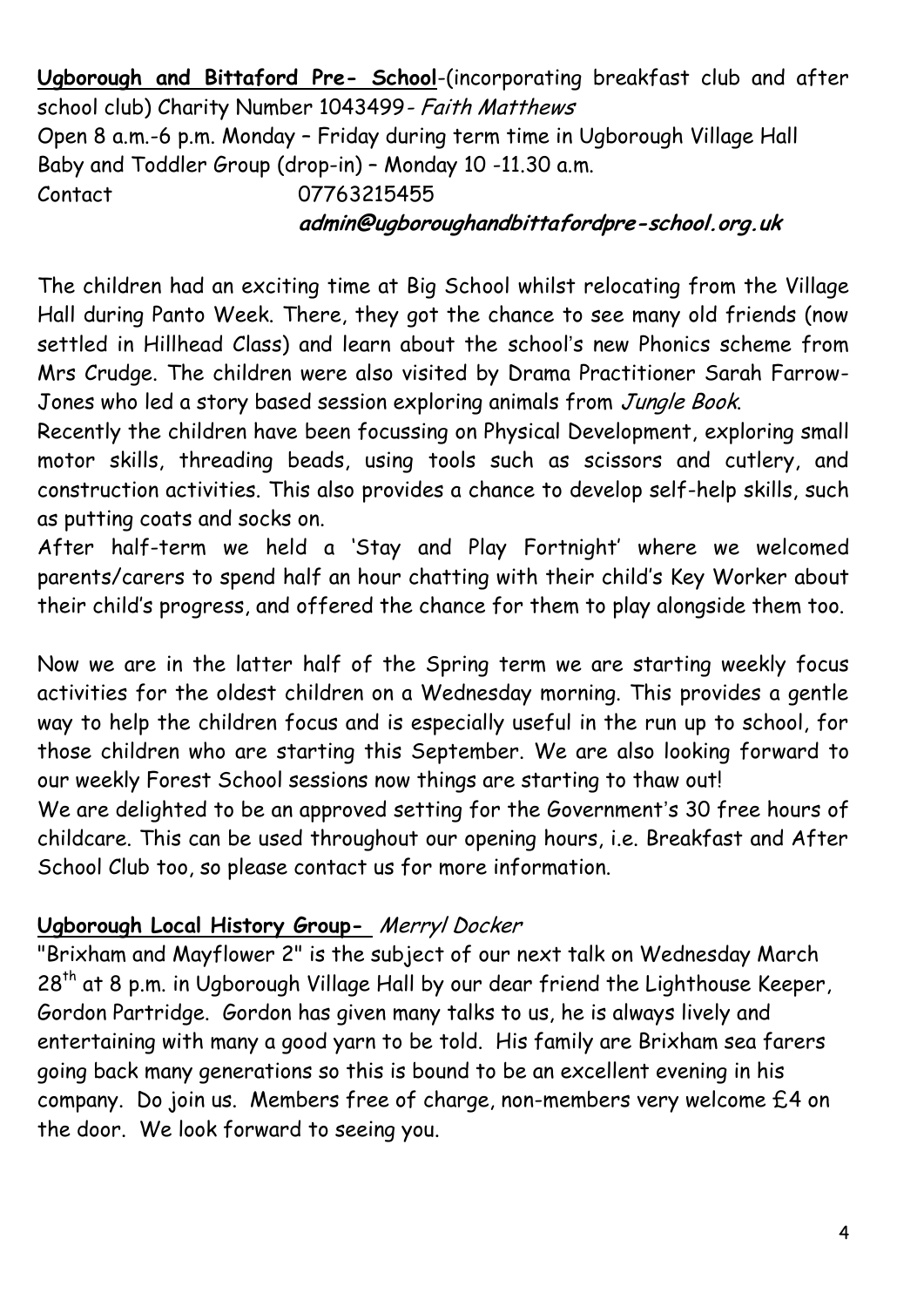A frican great supper

Kenya cook? Or will you Rwanda main course? What Congo wrong? What else are you Ghana do on March 24<sup>th</sup>? Pathetic effort or pith-hat-ic?.....you decide... Presenting the 2018 safari supper, raising money for the Ugborough School PTA. Please email safari HQ (**[Ugborough.safari@gmail.com](mailto:Ugborough.safari@gmail.com)** ) or contact Catherine Gwynne on 07817175460 for more information and an entry form. Forms with payment by  $9^{th}$  March please.

Hope you can join us for what promises to be A frican great supper, Safari HQ

**The Beacon Federation -** Executive Headteacher - Mrs. Jane Byrne Ugborough Primary School.

**Internet Safety** It was Safer Internet Day recently with the theme "Create, Connect and Share Respect: A better internet starts with you." All classes throughout our Federation revisited the importance of Internet Safety and had a special assembly on the topic. A timely reminder for parents (as well as schools) to recap e-safety with our children especially as recent news stories are sending out alarming messages about the safety of young people online. Surveys show that many children do not feel safe online and parents can help by having healthy conversations with them about e-safety.

**Parents Evenings** Parent consultation evenings will be held during the week of 5<sup>th</sup> - 9<sup>th</sup> March.

**Thursday 29th March - Last Day of Spring Term**

### **Keats, Coffee and Cake**

On Friday 16<sup>th</sup> March at 7.30 p.m. in Ermington Parish Church, there will be a Celebration of the poet John Keats' visit to Devon in March 1818.

Enjoy music, words and song followed by delicious cakes and a chance to chat with the performers and composers.

Tickets £7 includes light refreshments - Ellen Hill 01548 830369 (Proceeds to Church Fabric Fund and Ermington Village Hall)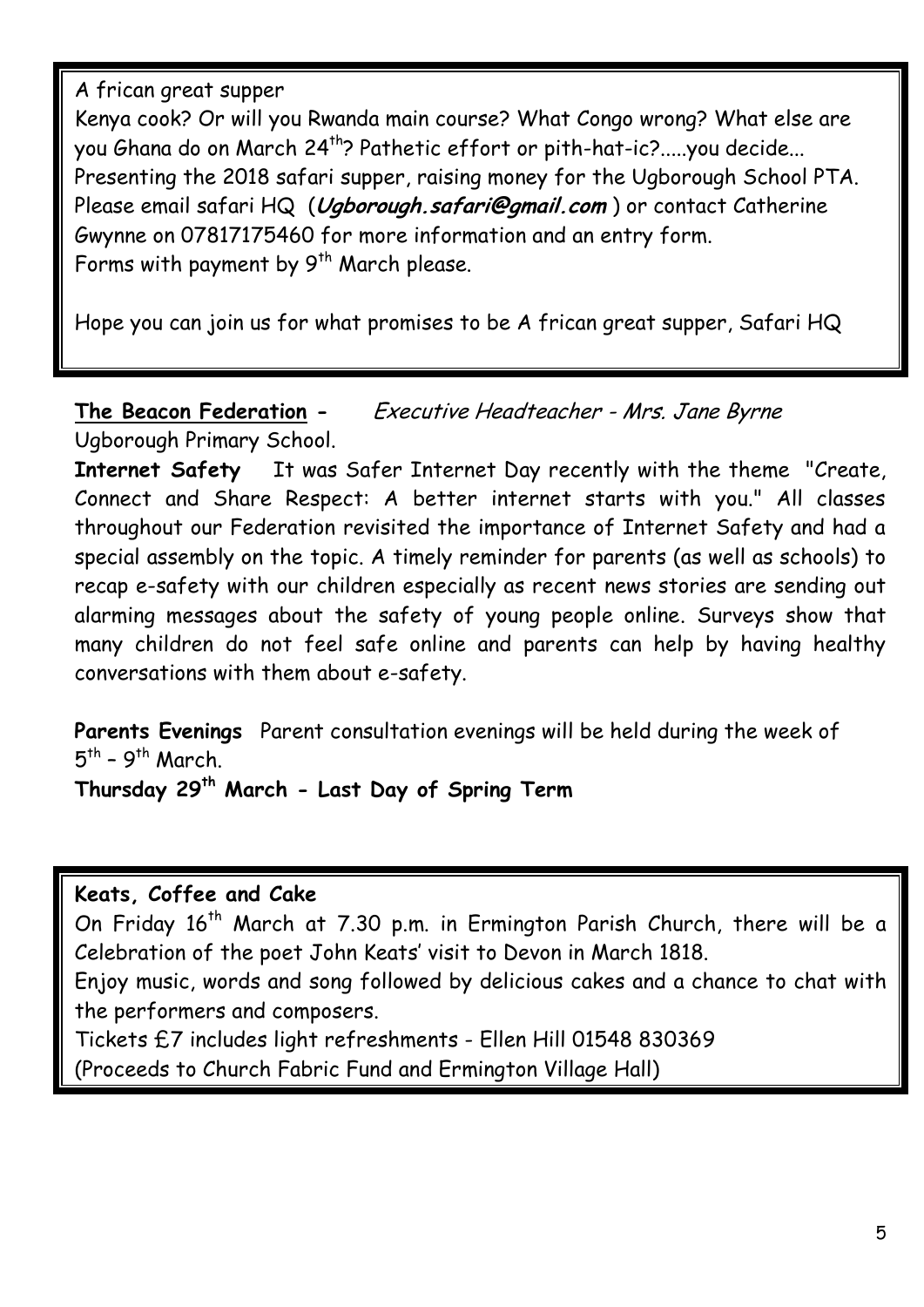### **Ugborough Church Bells** Francis Douglas and Peter Povey

The processes towards the Re-casting of the Bells of St. Peter's Church are now well advanced. The Bell Fund having reached its initial target, the Parochial Church Council has contracted with John Taylor & Co, The Loughborough Foundry, to Recast the Bells over the next months, and to rehang them in the Church Tower as a harmonious set. Taylor's technicians, with assistance from the Ugborough Bell Team, will be lowering each Bell to the ground from the Bell Chamber using a spider crane, before the eight bells are transported to The Loughborough Foundry. Consequently, whilst this is taking place, St. Peter's Church and Churchyard will constitute a Building Site under the control of John Taylor & Co. Health and Safety considerations therefore mean that entry will be restricted to Taylor's employees and named officers of the Church and Bell Team. The Church and Churchyard will be closed for the duration of the work, except for the Sunday Services. A full photographic record will be made of the Bells as they are removed.

John Taylor & Co. have programmed the work in Ugborough to commence on Monday 12<sup>th</sup> March, to be completed by Tuesday 20<sup>th</sup> March, so entry to the Church and Churchyard will be restricted between those dates. Consequently, it will not be possible to hold the Post Office Sessions on Tuesday  $13^{th}$  March, Thursday 15<sup>th</sup> March, and Tuesday 20<sup>th</sup> March, and there will be no Coffee Morning Drop-in on Thursday 15<sup>th</sup> March, nor Holy Communion Service.

The Post Office Sessions will resume on Thursday 22<sup>nd</sup> March, and there will be a Coffee Morning Drop-in and Holy Communion Service that day. The Sunday Morning Service on Sunday 18<sup>th</sup> March will be at 9.30 am as usual.

Two visits to The Loughborough Foundry to view the Re-casting have been arranged (5th April and 9th May). If you are interested in going, please email Francis Douglas on **[francis@ugborough.eclipse.co.uk](mailto:francis@ugborough.eclipse.co.uk)** by Friday 2nd March.

It is anticipated that the Bells will be returned after Re-casting in August or September, when the Church and Churchyard will again have to close during necessary work.

# **Ivybridge U3A** - Jean Sherrell

The March General Meeting of Ivybridge U3A will be held on Monday 19<sup>th</sup> March at 2 p.m. in the Watermark.

Our Speaker Jo Woodcock will talk about "My life with my Guide Dog Unis " She will talk about her decision to have a Guide dog and how Unis has changed her life.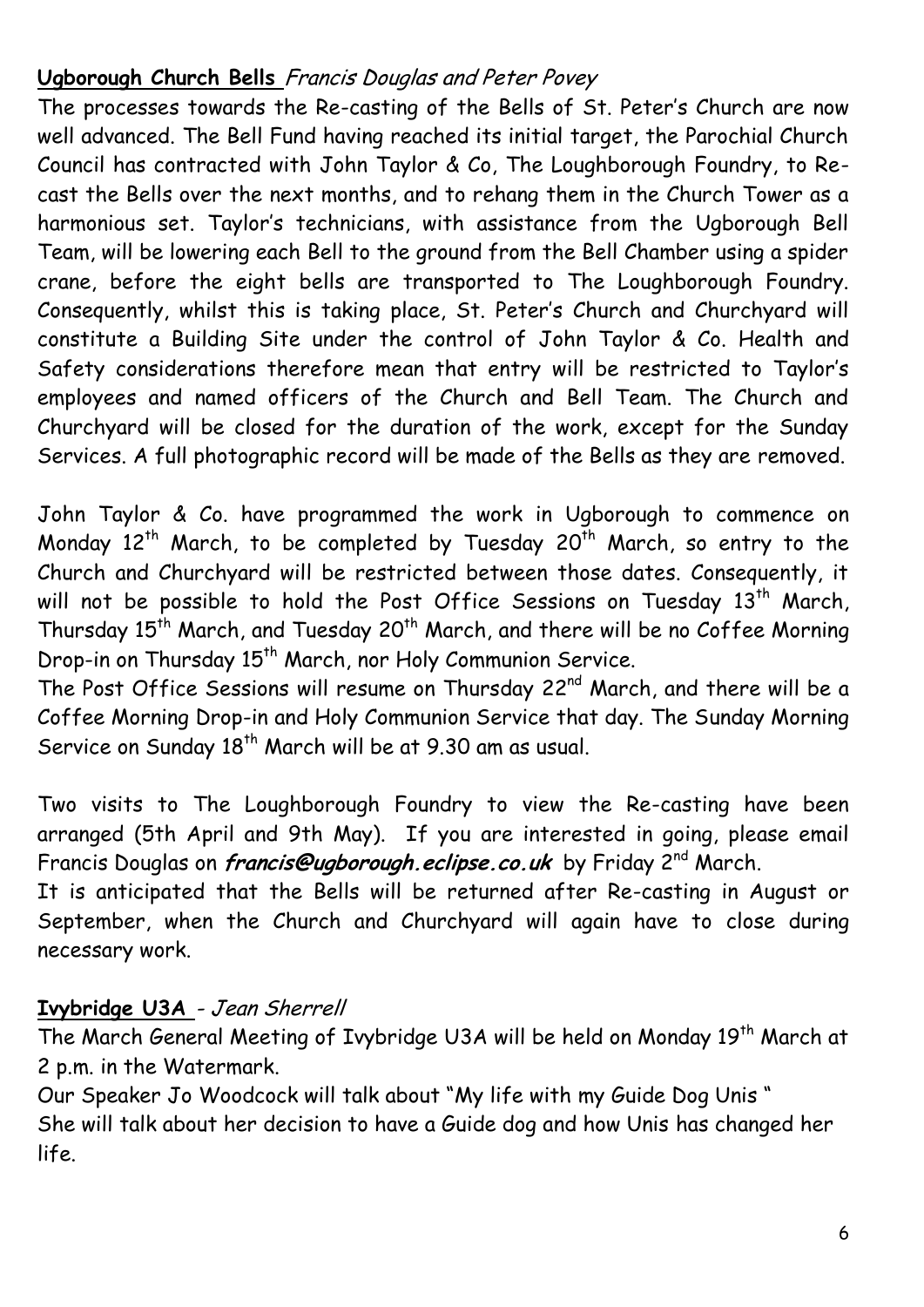# **Samaritan's Purse Operation Christmas Child 2017 Shoebox Appeal Destination Update -** Kate Brampton

Thank you to everyone (including St Peter's Church and Ugborough Sustainable Saturdays) who supported the Appeal last year by providing filled shoeboxes and/or monetary donations – it has all helped.

The **42 Gift Shoeboxes** started their journey after a lovely Blessing Service on 5 th November 2017 to Shoe Zone in Plympton, which is our local drop off point for the next part of their journey. **We have just been notified that the Gift Shoeboxes went to needy children/young people in Albania.**

Several people have said they would like to do shoeboxes this year for the Appeal – as most of you want to collect shoeboxes and items such as new toys, school supplies, hygiene items etc. for the shoeboxes during the year leading up to October, I am happy to confirm that the Appeal will definitely be on this year for those who want to contribute.

Thank you once again for your generous support.

### **Guided Tour**

Violet Pinwill, Wood Carvings at St Peter & St Paul Church Street, Ermington on Saturday 14<sup>th</sup> April Tours Start at 10.30 a.m., 11.30 a.m. and 12.30 p.m.

Violet Pinwill was a major force in woodcarving in Victorian Devon. Based in Ermington, near Ivybridge, Violet and her sisters produced beautiful work across Devon and Cornwall. St Peter & St Paul, Ermington has an unrivalled body of Violet Pinwill's work, including her first piece for the church carved when she was just 17 years old in 1890 - to her final piece, the World War II memorial plaque, carved over half a century later.

This guided tour of St Peter & St Paul, Ermington will celebrate her career, tell her unique story and explain her beautiful woodcarvings.

Led by local architect, Grant Elliott, the tour will last 30 minutes and is free of charge, with donations much appreciated. Violet Pinwill guide booklets will be on sale, plus fresh coffee and tea, homemade biscuits and produce. Proceeds will go towards the restoration of the World War I War Memorial Clock.

### **Ugborough Ladies' Lunch** Willa Howe

The next Ladies' Lunch will be held at The Ship Inn Ugborough on Wednesday 21<sup>st</sup> March at 1 p.m. Please contact Willa Howe to reserve a place: Tel: 01792 960173 Mob: 07920118950 email:**willahowe50@hotmail.com**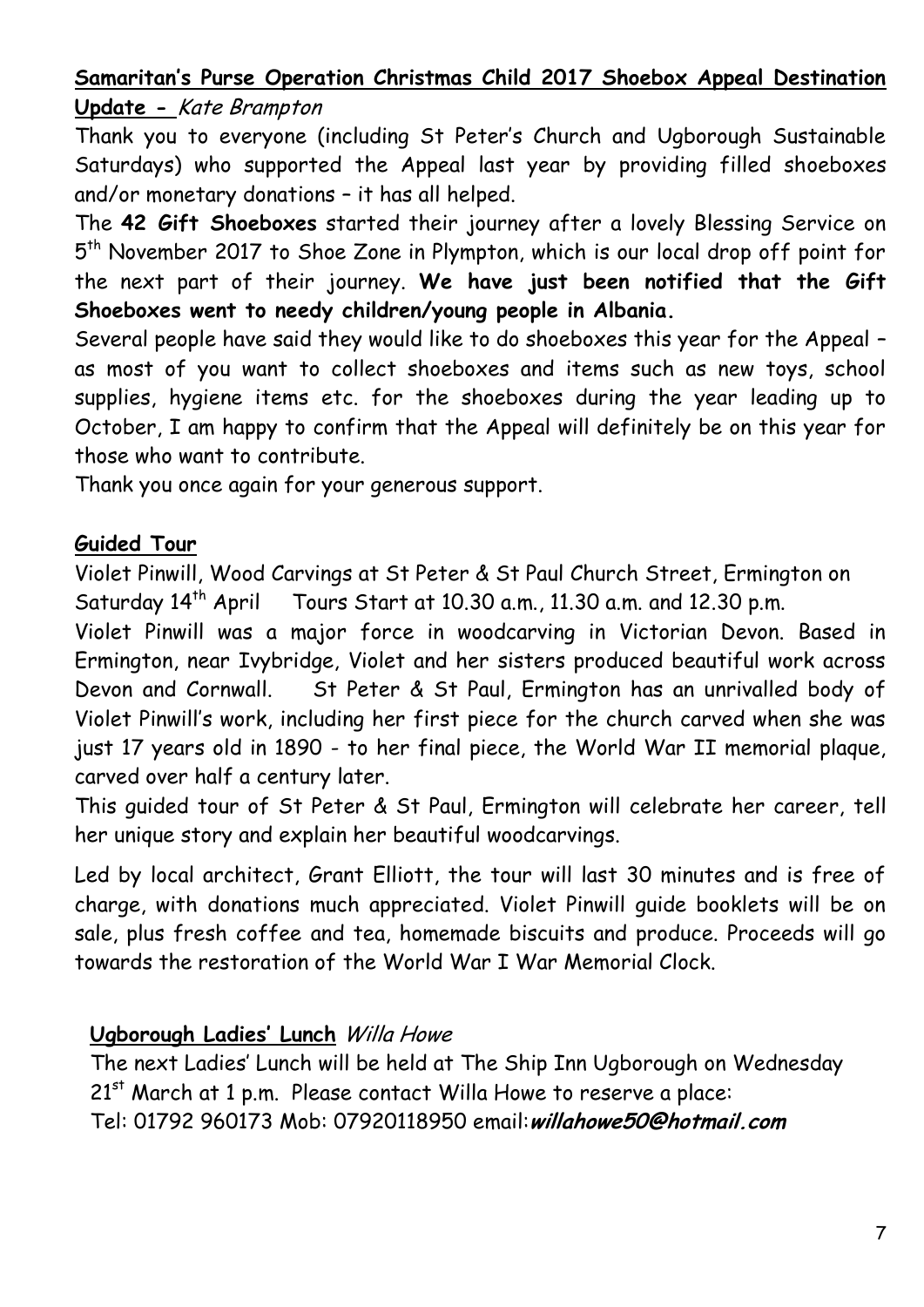# **Rainfall at Shellwood Hill** George Arnison

January 2018 pretty much continued where December left off - undramatically but persistently wet - and at Shellwood Hill I recorded 190.5mm (7.5") of rain during the month. This was slightly above my now nine year average for January of 182mm; and the second graph shows how January monthly totals have fluctuated year by year ... and the overall trend since 2010.



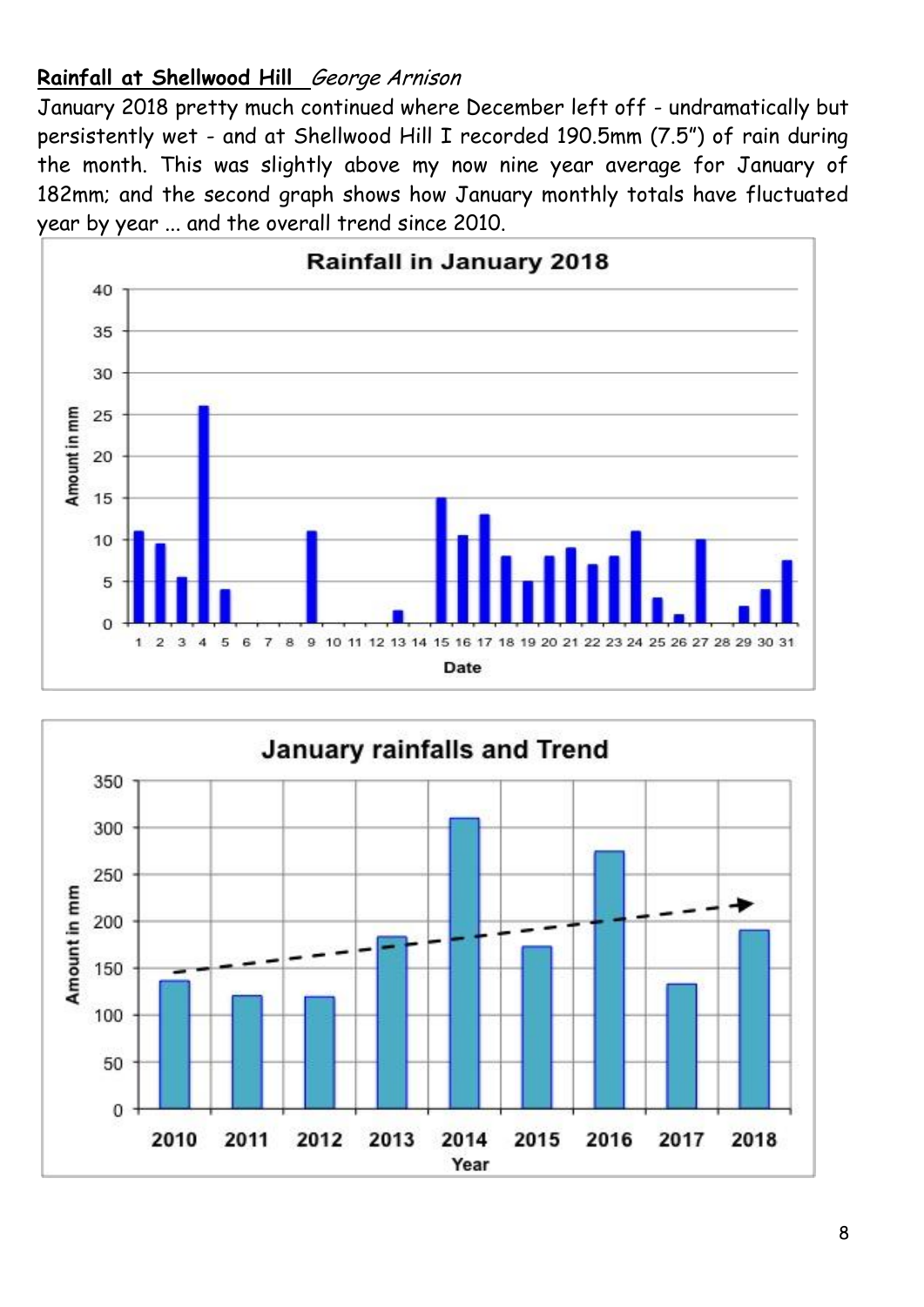# **Beryl's Bookworms** – Joan Fletcher

Our book this month was Birdcage Walk by Helen Dunmore. This deals with legacy and what we leave behind. The themes of the book are particularly poignant as the author passed away in June last

year just a few months after the novel was published. Helen Dunmore was also a poet and was recently awarded the Costa poetry book award (2017) for Inside the Wave.

Birdcage Walk is set in 1792 when Europe was seized by political turmoil and violence. Lizzie Fawkes has grown up in radical circles where each step of the French Revolution is followed with eager idealism. But she has recently married John Diner Tredevant, a property developer who has heavily invested in Bristol's housing boom and he has everything to lose from social upheaval and the prospect of war. Diner believes that Lizzie's independent, questioning spirit must be subdued.

Birdcage Walk considers the traces we leave through history, particularly through the voices of women. Reading this book now seemed particularly appropriate as this month is the centenary of the 'Representation of the People Act' which gave women over 30 the right to vote.

We've read a number of books by Helen Dunmore and some of these we enjoyed more than Birdcage Walk. There were mixed views among us, however we all agreed the book was easy to read. We gave the novel an average score of 3 out of 5. Next month's book is Everyone Brave is Forgiven by Chris Cleave.

# **Did you know…**

**South Hams District Council** fund a loan scheme for homeowners, for essential home repairs and improvements? [Subject to Status]

For more information, visit **www.wrcic.org.uk,** call 01823 461099, or email **enquiries@wrcic.org.uk** Your local, not for profit lender working in partnership with South Hams District Council, **Wessex Resolutions CIC** Heatherton Park Studios, Bradford on Tone, Taunton, TA4 1EU

# **Three Rivers Mission Community**

**EVENING LENT STUDY GROUP 'LIFE ON THE FRONTLINE'** These continue to take place at Cherry Knoll, Totnes Road, Ermington at 7.30 p.m. on the following Thursdays:  $^{\mathsf{st}}$ , 8<sup>th</sup>, 15<sup>th</sup>and 22<sup>nd</sup> March. If you would like to know any more about the course or the venue, please contact David on 01548 821199 or email **parish\_sayle@me.com**

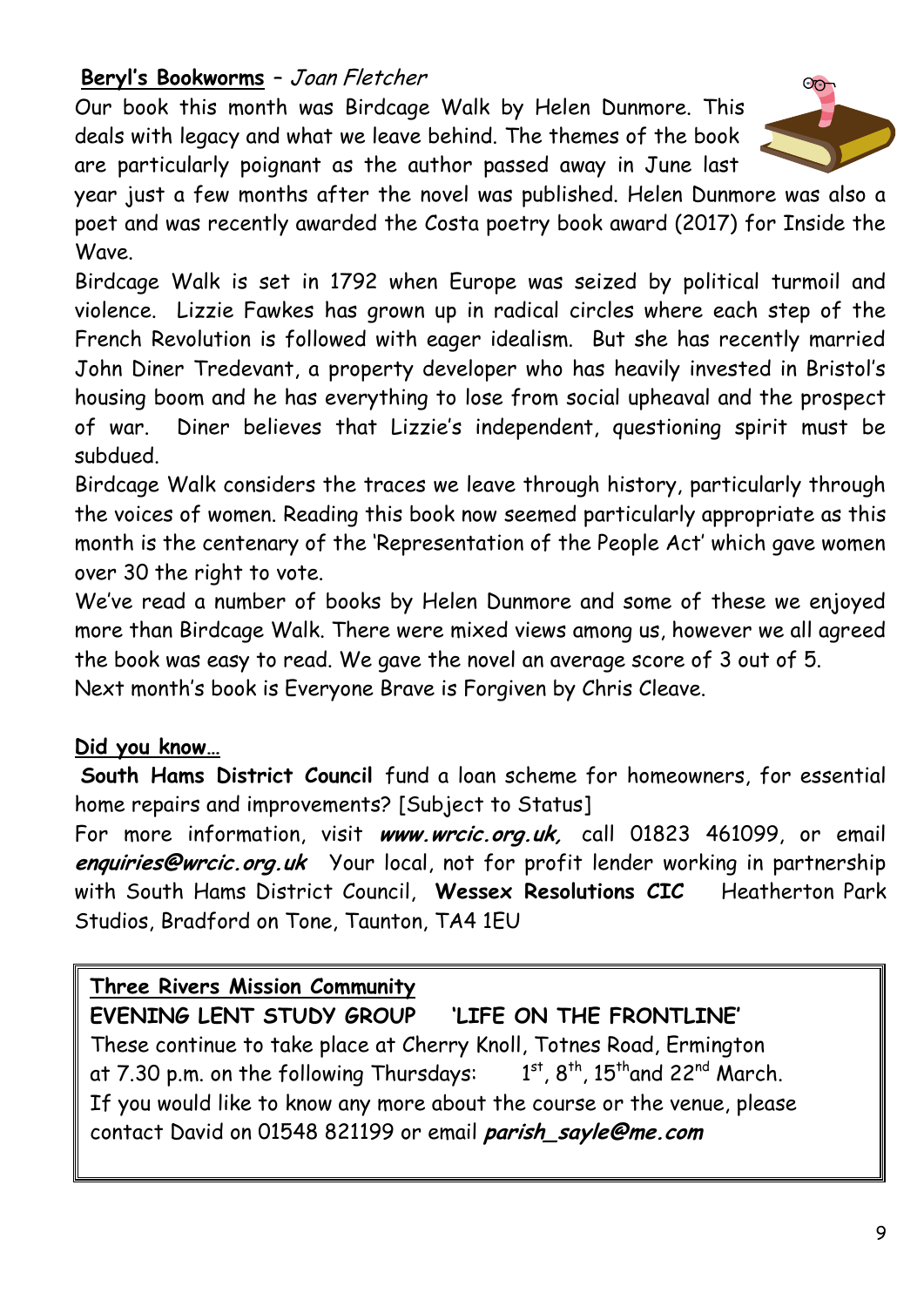

**Your Stars Tonight** The steamed dietor picks up the post and exclaims "This must be the Visa bill for your new German Equatorial Mount star thingy – I wonder how much it was?" As she tears open the envelope I ascertain that my escape route to the garden is blocked

and retire rapidly backwards. The under stairs broom cupboard seems a safe refuge; but to no avail when she appears brandishing the bill. Emergency measures are called for, so I plug in the vacuum cleaner and emerge in carpet cleaning mode, chanting "La La, I can't hear a word you are saying". For the rest of the morning I am pursued around the house as I furiously concentrate on carpet cleaning until I eventually slump exhausted in a pristine home. At this point the steamed dietor leaves the house with just the slightest suggestion of a smirk on her lips – and I realise I may well have been duped.

But there have been other tensions in the editorial office. Throughout the steamed dietor's glorious nine year reign on the parish newsletter throne she has become a byword for probity, honesty and straight dealing. But her suspicions were raised concerning the visual abilities of the Stars Tonight contributor who appeared to have increasing difficulty in seeing the Ugborough village road sign let alone distant stars and nebulae. In truth, cataracts in both eyes have made my vision increasingly murky and through the telescope I was having more than a few problems in distinguishing celestial delights from artefacts in my clouded lenses. Now however, by a true miracle of modern microsurgery, these have been replaced and I am now the proud processor of a brand new pair of crystal clear eyes.

So what celestial delights will I be viewing with them in next month? Throughout the early evenings of March I will use them, naked as nature intended, to follow the rise and then fall of Venus and Mercury above the north western horizon. Venus will be blazing at a brilliant minus 3 magnitude while Mercury a more modest magnitude 1. About half an hour after sunset on the 18<sup>th</sup> March they will be joined by a very thin crescent moon just below them. Worth an evening excursion to a suitable high viewpoint looking across to the Beacons; perhaps the ridge road at Hillhead, or Spriddlescombe farm - and an interesting photographic challenge.

And with the camera and telescope mounted on its "German Equatorial thingy" I am hoping to get a long exposure shot of Orion striding above St Peter's church tower – for Orion will soon disappear from the Spring night skies. Over the next couple of months the constellation of Leo will dominate the evening southern sky (look for the sickle or reversed question mark representing the Lion's head) and this area of sky is the "realm of galaxies" where an endless variety of distant galaxies, each containing billions of stars, can be seen stretching unimaginable distances towards infinity.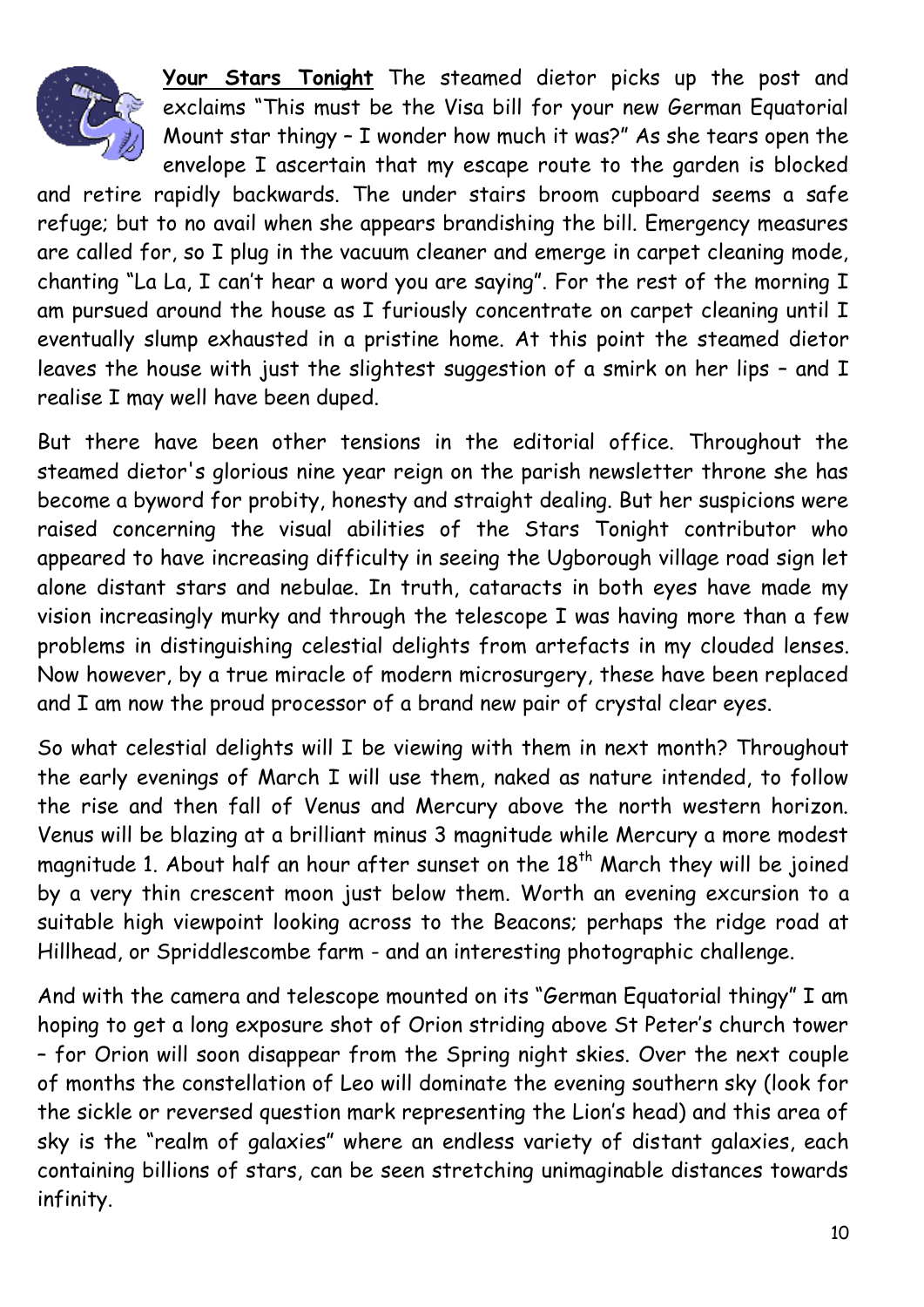# Ugborough Sustainable Saturdays -Sarah Scanlon

I was recently speaking to someone who has lived in Ugborough for over 30 years. He was saying that he had not long ago met a gentleman that lives no more than 500 meters away from his house but has never seen him to talk to in the village.

It is a fact that we all lead such busy lives that sometimes we do not take the time to stop and see what goes on around us.

It has been announced that Teresa May has appointed a Minister to tackle loneliness issues.

Ugborough doesn't need an MP for Loneliness when we have so much going on.

There are so many ways to get out of the house and meet people.

You can choose from the coffee morning on a Thursday in the Church, the fundraising events (Big Breakfast, whist drive), the Ladies' lunch at the Ship, the forthcoming Safari meal, not to mention the clubs and societies running throughout the year.

The recent very successful Pantomime was a classic example of pure joy derived from a gathering of people.

And then there is USS, the fortnightly place to stop what you're doing, take a walk or drive to the village hall and have a coffee and a chat with fellow parishioners in a friendly environment.

Make it a late new year's resolution to take some time out to reconnect.

It can't do you any harm and may be very beneficial.

Dates for March are  $3^{rd}$ , 17<sup>th</sup> and 31<sup>st</sup>.

# **Ugborough Parish Council**

Clerk: Sarah Woodman Tel: 01364 661127 Email: **ugboroughpc@yahoo.co.uk** Website: **ugboroughparishcouncil.org**

**Community renewable energy projects** were outlined at the start of the February Parish Council Meeting. Katie Reville of South Dartmoor Community Energy is actively looking for new projects, and this is one of the things we hope to discuss at our Annual Parish Meeting. More details on their work and advice service are available at **http://www.southdartmoorcommunityenergy.org/**.

**The budgets for County & District Councils** are now being set, and we received a tale of woe from South Hams District Council, where spending restrictions may result in the complete closure of public toilets in Ugborough and Bittaford, and loss of support generally.

**Highway concerns** are raised at every meeting, and this time complaints had been received about speeding through Ugborough and car-sharers parking in Ugborough Square throughout the day – which means that there is no parking for local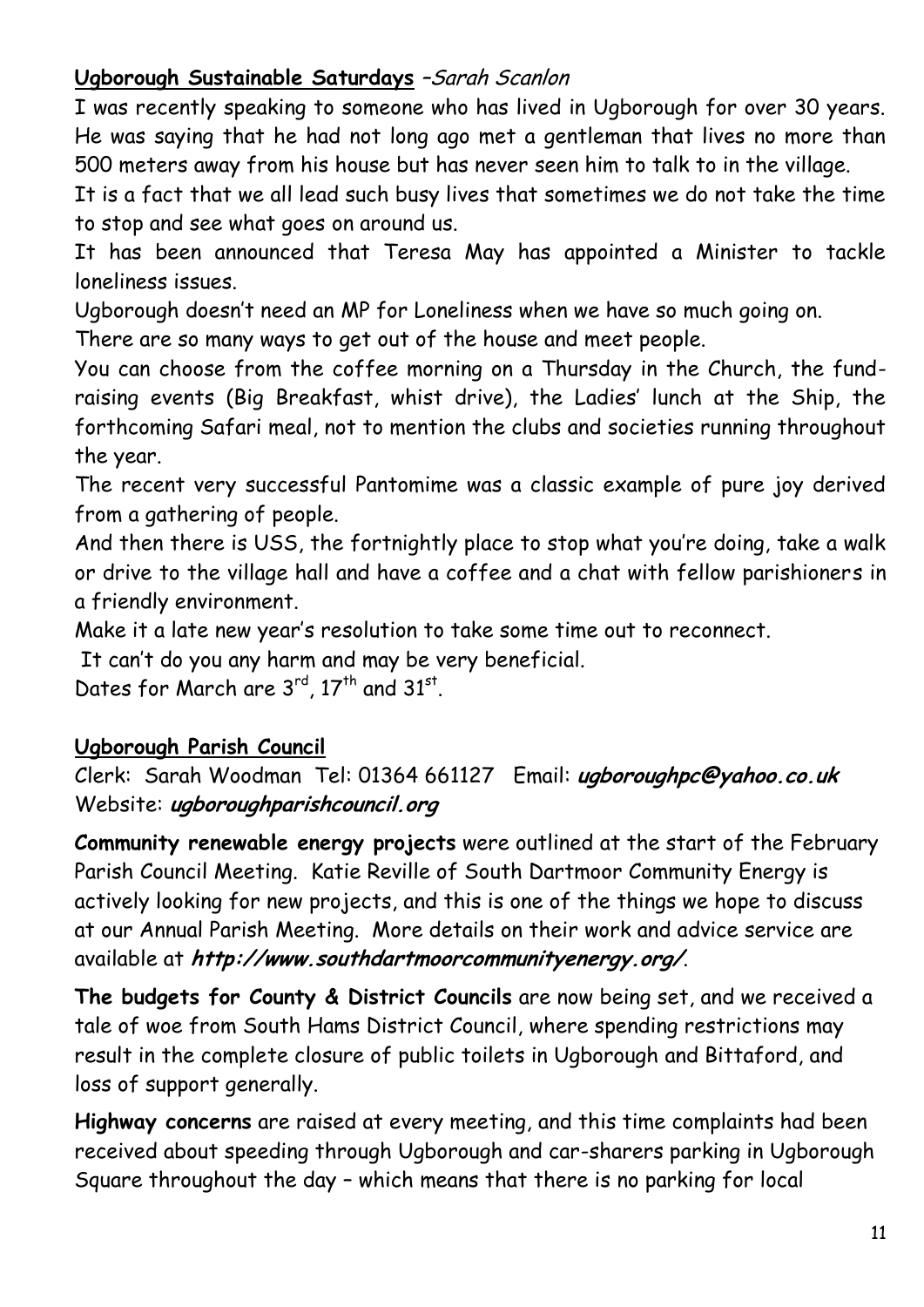businesses, such as the pubs. The Parish Council could not come up with a practical solution for this parking problem, and have suggested that it may be an item for discussion at our Annual Parish Meeting.

Some more positive news: A further allocation of National Pothole Repair fund is being made in the spring, with repairs being carried out to the Ludbrook-Filham lane; DCC Highways has raised an order to dredge the upper section of the Lud Brook (although no timescale has been given); and advice is awaited on the introduction of 20mph speed limits. Our Community Lengthsman continues to clear the buddle holes and gullies, and we have had positive feedback from local residents who have benefitted from the work.

Even more positive: Highways England is undertaking environmental improvement works to the A30 & A38, including planting over 10,000 trees and shrubs, and creating over 5km of new hedgerows – and some of these works are being undertaken in Ugborough Parish.

The Annual Parish Meeting is planned for Wednesday 11<sup>th</sup> April and will be held in Ugborough Village Hall. Amongst other subjects, the Meeting will be highlighting the Neighbourhood Development Plan, which has now completed its inspection by an external Examiner prior to being put forward for public vote at a referendum. Have a look at **http://www.ugboroughplan.org/** for more details.

**Planning Applications** considered at the meeting are listed below, with the Parish Council recommendations given in **bold** (those who read this newsletter online will be about to click the link to the planning application):

- Redevelopment of grass rugby pitch to provide World Rugby Compliant Third Generation Artificial Grass Pitch, with associated hard and soft landscaping, fencing, ancillary storage container and dugouts, and new floodlighting at Ivybridge Rugby Football Club Filham Ugborough Ref [0126/18/FUL](http://apps.southhams.gov.uk/PlanningSearchMVC/Home/Details/180126) Mr Ross Baxter **Support**
- Householder application for single storey rear extension and alterations to existing roof at 4 The Square Ugborough Re[f 0111/18/HHO](http://apps.southhams.gov.uk/PlanningSearchMVC/Home/Details/180111) Mr Tim Chambers **Neutral**
- Construction of detached dwelling and associated detached double garage in the garden area of Godwell House at Godwell House, Godwell Lane, Ivybridge Ref [0242/18/FUL](http://apps.southhams.gov.uk/PlanningSearchMVC/Home/Details/180242) Mr & Mrs P Sankey **Neutral**
- Fell T1: Eucalyptus at Palk House Ware Hill Ugborough Devon Ref [0391/18/TCA](http://apps.southhams.gov.uk/PlanningSearchMVC/Home/Details/180391) Mr Paul Payne **Support**

**Donkey Lane Burial Ground** is to receive a bit of attention, with a new fence around the spoil heap, and tidying up the yew tree. Cllr Fairclough-Kay has very kindly taken on the responsibility of managing the refuse collection.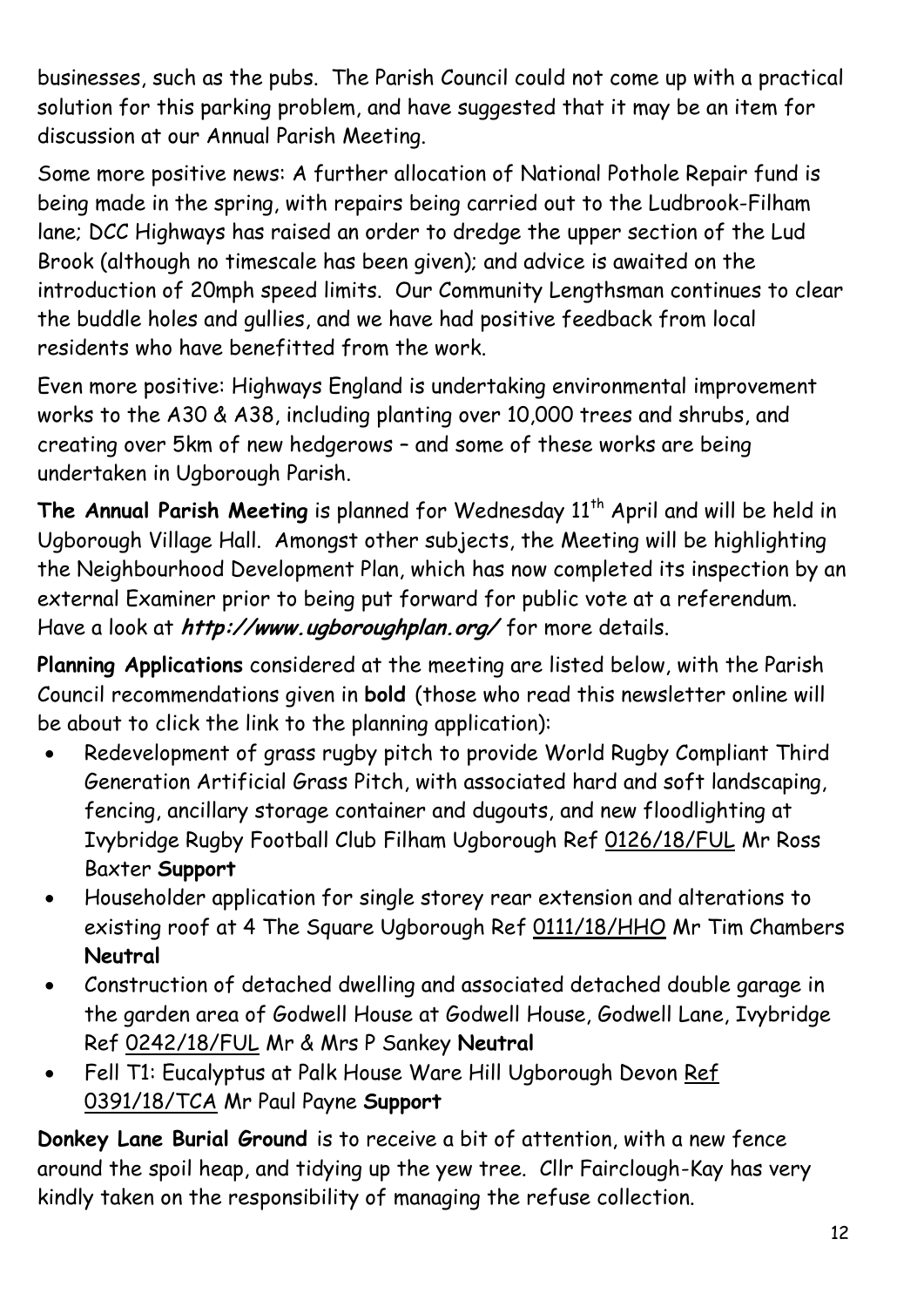**The former phone box at Bittaford** has now been refurbished to provide a library and general community facility. Thank you, Simon & Sue Daniels, for your hard work and enthusiasm. The Parish Council has decided to take on the redundant phone box at Wrangaton, too, which it hopes will accommodate a defibrillator.

**Finally, Mad Monk/Banijay** are developing a unique television series for a 'major British TV broadcaster' and 'want to see how public art can bring a small community together to collectively'. They are looking for small villages, with fantastic stories and even more amazing people, that would like to win over our experts and claim an unbelievable prize… a privately funded piece of public art that will celebrate the local people and the heritage of their community, that will become a new local landmark and cultural beacon'. If you have any ideas, email **bigthings@banijayuk.com**

**The next Parish Council Meeting** will be held on Wednesday 7th March, starting at 7.30 p.m. Agenda and minutes will be displayed on the noticeboards and website.

# **Bittaford Methodist Chapel** Jutta Berger 01752 226733 mobile 07265285828

Please come and join us - we look forward to welcoming you. Our services start at 10.30 a.m. unless otherwise stated Sunday 4<sup>th</sup> March- B. Youngs Sunday 11<sup>th</sup> March- 6 p.m. Rev Lawrence- Sacrament (Mothering Sunday) Sunday 18<sup>th</sup> March- Rev D. Youngs -Sacrament Sunday 25<sup>th</sup> March- Mr/Ms Middleton (Palm Sunday)

Our Hall is available for hire. We have a small Tea Kitchen. All enquiries contact: Jutta Berger as above or e-Mail to**: [juttaberger@tiscali.co.uk](mailto:juttaberger@tiscali.co.uk)** Green Pastures Coffee Bar for families with small children. Open every Friday from 10 a.m. 'til 12 noon including School Holidays!

# **St. Peter's Church, Ugborough**

# **A letter from our Priest in Charge- Rev'd David Sayle**

**This year's** Lenten Journey continues …….

As we have the opportunity to reflect on God's purposes for our own lives the Church of England is inviting us to participate in a new challenge. It is a very practical and impactful campaign for all of us to consider and hopefully make a conscious decision to reduce our own use of plastic.

You will be able to find some details from the day to day Lent Plastic Challenge in this magazine\* or you could use the Plastic-Less Lent 2018 Facebook page.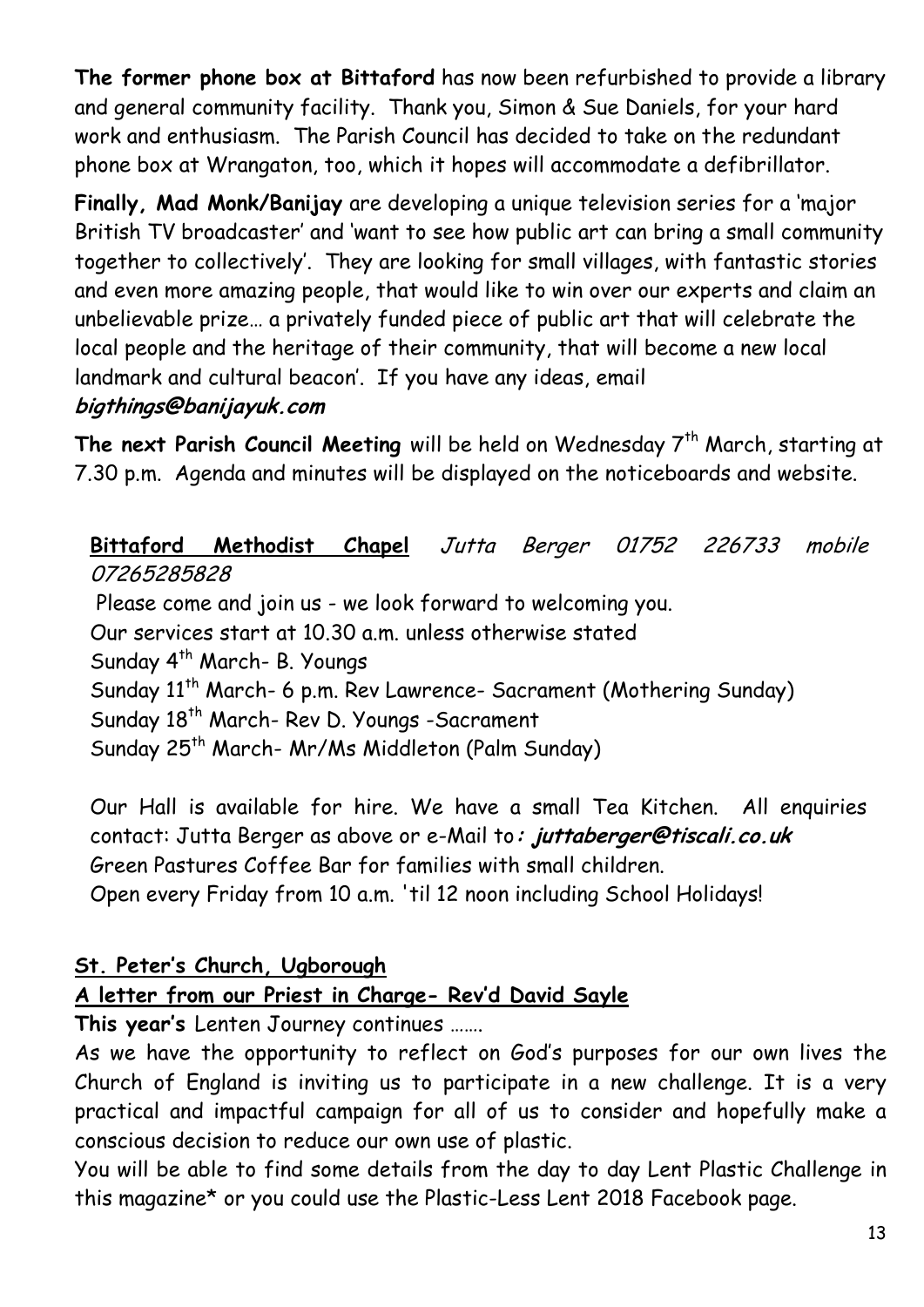\*(Due to limitations of space, there is not room to include each day's challenges, but <sup>a</sup> sample is shown below. For more information see the church porch or the website mentioned above).

### During Lent and the Easter period.

Many people enjoy walking and exploring our churches around the Mission Community, local people, those researching their family histories, visitors and folk who simply enjoy the tranquil space our churches offer amidst the busyness of life. My invitation to you as Spring approaches is to take the opportunity to go to your local church and or visit some other churches in our Mission Community and take a look around.

Our churches are full of symbols of our Christian faith and in particular crosses. Take time to try and count how many crosses you can find. Some are ornamental, some are in the stonework, around the buildings and sometimes up high on our ceilings. When you find them stop and think about what the cross may mean to you and what it symbolises for those who identify themselves as Christian.

Some people choose to wear a cross as a piece of jewellery, others put them in their cars, some have them on display in the windows of their homes. Have you ever considered the question "What do I believe about Jesus, Easter and the resurrection story?" Questions like this are often asked by young people in schools, assemblies, by new parents as they consider baptism for their child, and those approaching the end of their lives too.

Perhaps you dismissed these sorts of questions in the past. This Lent, why not revisit them? You could start by visiting a church and enjoy being still and taking time to look around and explore for yourself and see where the exploration leads. May I wish you all a blessed Lent and a Happy Easter. David

### **Samples of the challenges- 1 for each day of Lent Shop at markets**

Fresh food markets are not only often cheaper and fresher than supermarkets, but they sell fruit and vegetables loose. Don't forget to take your reusable bags.

### **Choose milk in returnable glass bottles**

Many areas have local dairies that provide milk in returnable glass bottles rather than plastic or plastic-coated cardboard.

# **Check labels of toiletries**

Did you know some facial scrubs & toiletries products contain tiny plastic beads? Avoid anything with "polyethylene" listed as an ingredient.

# **Use bar soap instead of liquid hand soap**

This is an easy change to make. If you are feeling keen you can even make your own soap bars.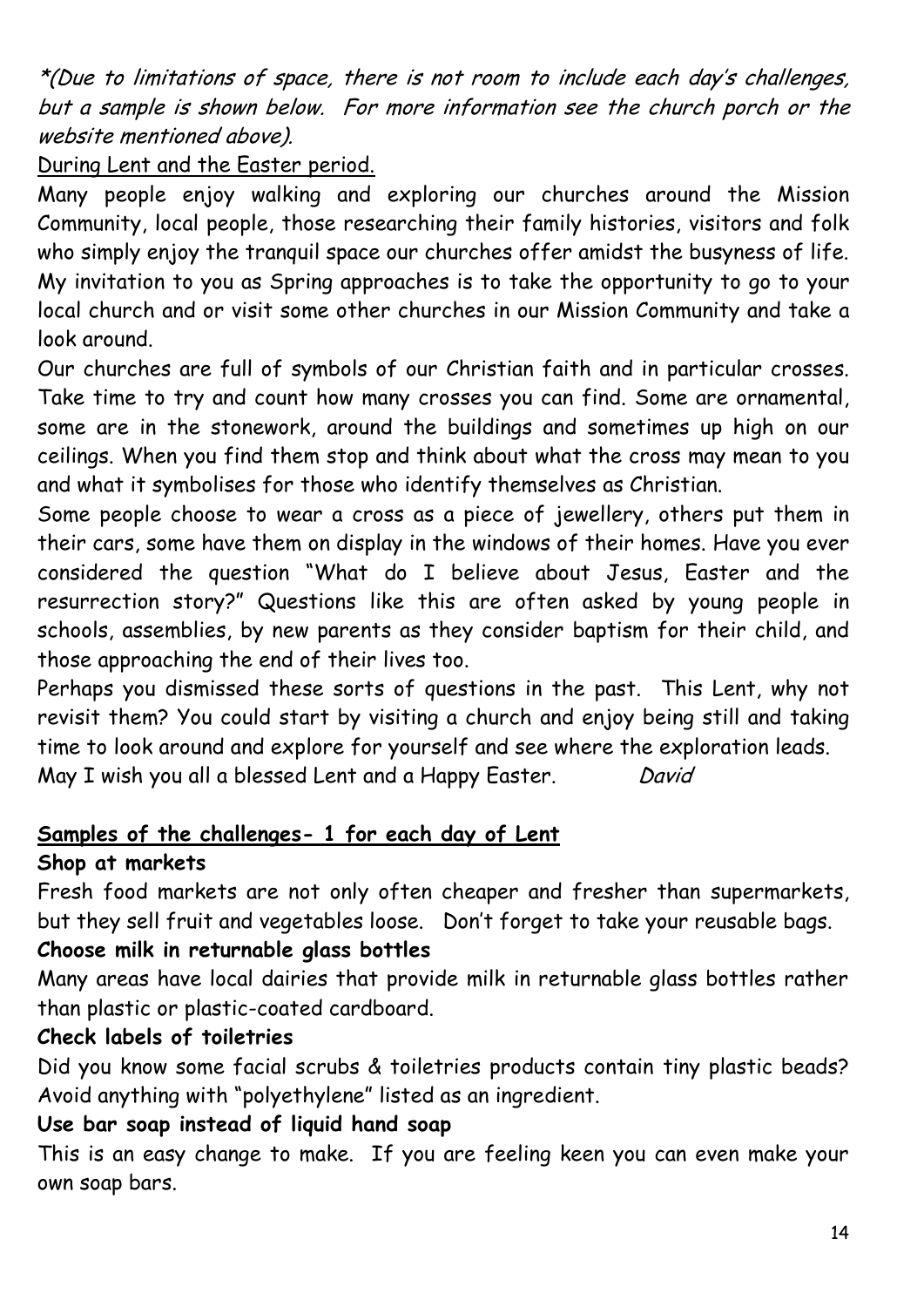# **Avoid foil wrapped crisps and chocolates**

Some sweet wrappers are now recyclable but don't forget to check.

### **Invest in quality**

By doing this you are minimising the demand for cheap items that end up in landfill. In the long run it will save you money.

### **And finally……What lasting changes are you going to make?**

Do you find yourself looking at plastics in a different way? List three things you are going to commit to changing.

### **St Peter's Church Services in March All services now start at 9.30 a.m. unless otherwise stated.**

| Date                          | Service                              |
|-------------------------------|--------------------------------------|
| Sunday 4 <sup>th</sup> March  | All Age Worship                      |
| Sunday 11 <sup>th</sup> March | Holy Communion (Mothering Sunday)    |
| Sunday 18 <sup>th</sup> March | Service of the Word                  |
|                               | (led by members of the congregation) |
| Sunday 25 <sup>th</sup> March | Holy Communion (Palm Sunday)         |
|                               | Messy Church at 4.30 p.m.            |
| Thursdays at 12 noon          | Mid-week communion                   |
| (not $15^{th}$ March)         |                                      |

There are special services throughout the Mission Community during Holy Week. See below for Ugborough and Ermington and full details are in the church porch or on the Three Rivers Mission Community website.

### **[www.threeriversmissioncommunity.org.uk](http://www.threeriversmissioncommunity.org.uk/)**

**Maundy Thursday** Holy Communion at Ermington church at 7 p.m.

**Good Friday** Devotions at Ugborough at 2 p.m.

**Good Friday** Sacred Music at Ermington church at 6 p.m.

The **Three Rivers Mission Community** covers the parishes of Diptford, Ermington, Halwell, Harberton, Harbertonford, Moreleigh, North Huish and Ugborough.

You can find out about everything that's going on across all the parishes at its website, **www.threeriversmissioncommunity.org.uk**

**For all church business and parish matters, please contact** Rev'd David Sayle, The Rectory Diptford Totnes Devon TQ9 7NY 01548 821199 email **[parish\\_sayle@me.com.](mailto:parish_sayle@me.com)**